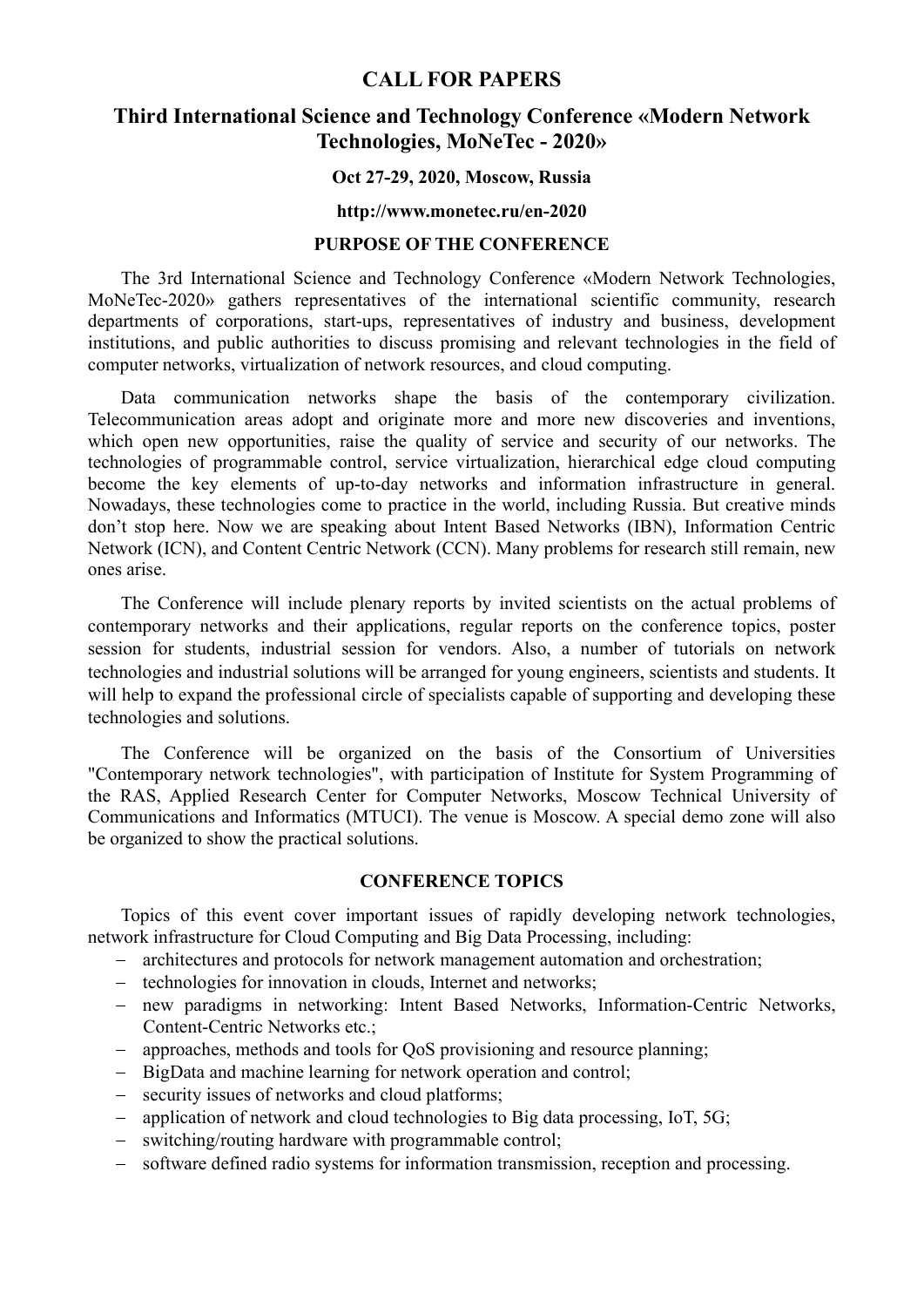#### PROGRAM COMMITTEE

Chair – Ruslan Smeliansky, Corresponding Member of the Russian Academy of Sciences, Professor at Lomonosov Moscow State University.

The list of Program Committee members is available on the Conference site at http://monetec.ru/en-2020#program\_committee .

#### ORGANIZING COMMITTEE

Chair – Bahmurov A.G., leading research fellow at Lomonosov Moscow State University. The list of members will be available at the Conference site.

#### SPONSORS

General sponsor: Radio-electronic cluster of the State corporation Rostec.

Sponsors: Moscow State University, CIT&S, JINR, Skoltech, Federal Centre "Informatics and Control" of the Russian Academy of Sciences.

#### PAPERS SUBMISSION

The conference paper should present an original research result, which was not published before. The detailed requirements to papers and submission procedure will be published on the Conference site. Papers should be submitted through EasyChair system, https://easychair.org/conferences/?conf=monetec2020.

The paper should be from 6 to12 pages long (list of references not included). Papers should follow the IEEE A4 template:

http://www.ieee.org/conferences\_events/conferences/publishing/templates.html.

#### POSTER SESSION

Presenting a poster is a good opportunity to get feedback on you (probably ongoing) work from experienced members of the scientific community. The place for a poster is 85x110 cm in size. For posters selection, the author should submit the poster abstract (pdf, 2 pages, in English). A poster abstract should contain the problem formulation, description of its importance and nontriviality, the current results. Submitting is done as a regular paper, please select «Poster abstract» in the «Category» field.

#### NETWORK TECHNOLOGIES TUTORIAL

Before the main conference, a number of tutorials on network technologies will be arranged. The aim of these tutorials is to introduce these contemporary technologies, to show their advantages and capabilities. The registration link will be available at the Conference site. The number of attendees is limited.

## IMPORTANT DATES

1. Full papers due July15, 2020

- 2. Acceptance notification due Sep 01, 2020
- 3. Camera-ready papers due Sep 15, 2020
- 4. Poster abstracts due Aug 15, 2020.
- 5. Registration for tutorials due Oct 05, 2020.

## GENERAL INFO

- Official language of the Conference is English.
- Application for IEEE technical sponsorship is submitted, for publication of proceedings in the IEEE Xplore digital library, and indexing of them in Web of Science or Scopus databases.